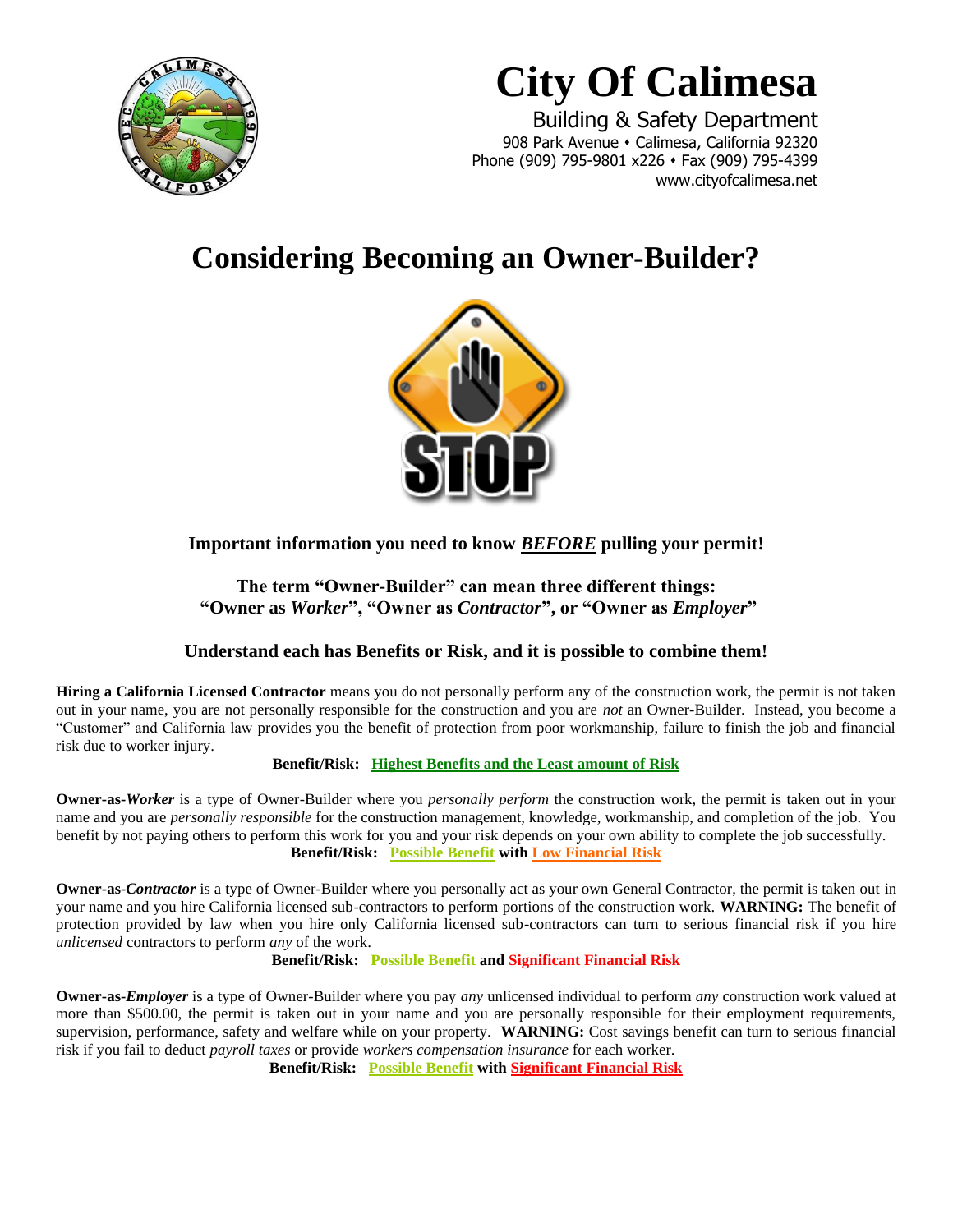*(Health and Safety Code Section 19827)* The California Legislature declares an "urgent and statewide public interest in assuring" that contractors comply with Contractors' License Law, Business and Professions Code and Workers' Compensation Insurance requirements to ensure property owners are informed about, and protected from the following when improving their property as Owner-Builders:

> Fraudulent representations ▪ Liability for worker's injuries ▪ Liability for material and labor costs unpaid by contractors • Licensing requirements • Employers tax liabilities

**Over 20,000 consumer complaints are filed each year.** Many complaints relate to owner/builder projects and include workmanship and workers' compensation issues Homeowners suffer financial harm due to defective workmanship and injured employees.

#### **Following are alarming examples of what has occurred with Owner-Builder permits:**

**Example 1:** Homeowner received insurance money to rebuild burned-down home.

- Owner/Builder permit pulled to rebuild structure.
- Unlicensed contractor built substandard structure must be torn down and replaced.
- Estimated financial injury is \$225,000.
- Additional financial injury IRS threatened to tax insurance payout if house not completed by the end of the year.

**Example 2:** Brother-in-law had active license but filed an exemption from Workers Comp.

- Owner-Builder hires brother-in-law to install a new roof.
- Employee falls and sustains multiple spinal and extremity fractures as well as a head injury and remains in a coma to this day.
- The Owner-Builder, who has sold the home, is now a defendant in a lawsuit for reimbursement for benefits paid to the injured worker.

**Example 3:** Employee of contractor without Workers Comp is hired by Owner-Builder to install septic system and suffers injury that results in permanent disability.

- The Owner-Builder did not have a homeowner's insurance policy on the house against which to submit a claim.
- The Owner-Builder is now a defendant in a lawsuit for reimbursement for benefits paid to the injured worker.

**Did you know** – unlicensed persons frequently have the property owner obtain an "Owner-Builder" building permit which erroneously implies that the property owner is providing his or her own labor and material personally?

**Did you know** – your homeowner's insurance may not provide coverage for injuries sustained on your property by an unlicensed contractor and his/her employees?

**Did you know** – if you are considered an "employer" under state and federal law, you must register with the state and federal government, withhold payroll taxes, provide workers compensation and disability insurance and contribute to unemployment compensation for each "employee"?

**Did you know** – that if you fail to abide by these laws you may be subjected to serious financial risk?

# **OWNERS BEWARE AND CONSIDER THE RISK BEFORE ACCEPTING FULL RESPONSIBILITY FOR YOUR CONSTRUCTION PERMIT**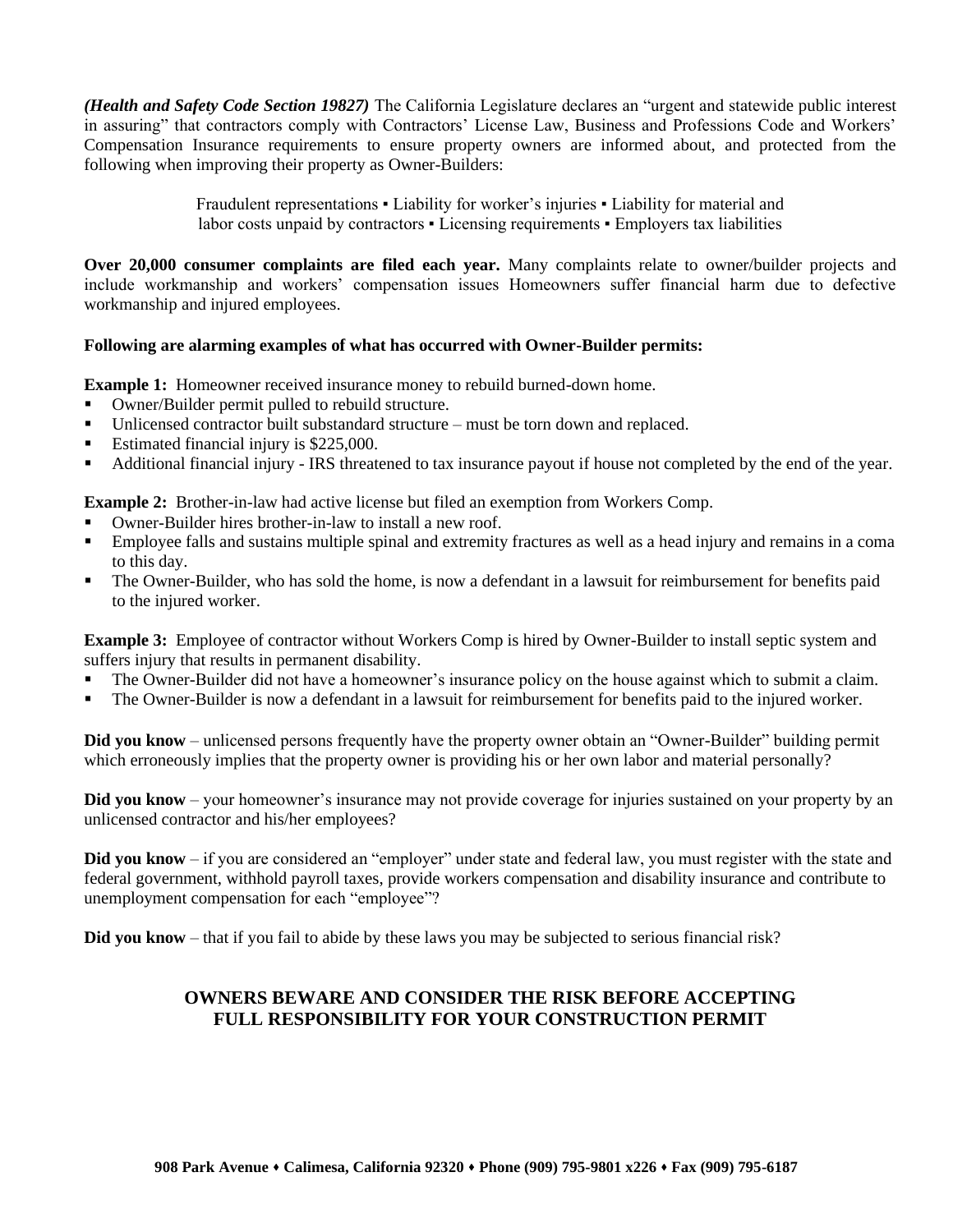# **Disclosures & Forms for Owner-Builders Applying for Construction Permits**

## *IMPORTANT!* **NOTICE TO PROPERTY OWNER**

Dear Property Owner:

An application for a building permit has been submitted in your name listing yourself as the builder of the property improvements specified at  $\frac{1}{\sqrt{2}}$  are providing you with an Owner-Builder Acknowledgment and Information Verification Form to make you aware of your responsibilities and possible risk you may incur by having this permit issued in your name as the Owner-Builder. **We will not issue a building permit until you have read, initialed your understanding of each provision, signed, and returned this form to us at our official address indicated.** An agent of the owner cannot execute this notice unless you, the property owner, obtain the prior approval of the permitting authority.

#### **OWNER'S ACKNOWLEDGMENT AND VERIFICATION OF INFORMATION**

*DIRECTIONS: Read and initial each statement below to signify you understand or verify this information.*

- <sup>1</sup> 1. I understand a frequent practice of unlicensed persons is to have the property owner obtain an "Owner-Builder" building permit that erroneously implies that the property owner is providing his or her own labor and material personally. I, as an Owner-Builder, may be held liable and subject to serious financial risk for any injuries sustained by an unlicensed person and his or her employees while working on my property. My homeowner's insurance may not provide coverage for those injuries. I am willfully acting as an Owner-Builder and am aware of the limits of my insurance coverage for injuries to workers on my property.
- \_\_\_\_ 2. I understand building permits are not required to be signed by property owners unless they are *responsible* for the construction and are not hiring a licensed Contractor to assume this responsibility.
- \_\_\_\_ 3. I understand as an "Owner-Builder" I am the responsible party of record on the permit. I understand that I may protect myself from potential financial risk by hiring a licensed Contractor and having the permit filed in his or her name instead of my own.
- \_\_\_\_ 4. I understand Contractors are required by law to be licensed and bonded in California and to list their license numbers on permits and contracts.
- \_\_\_\_ 5. I understand if I employ or otherwise engage any persons, other than California licensed Contractors, and the total value of my construction is at least five hundred dollars (\$500), including labor and materials, I may be considered an "employer" under state and federal law.
- \_\_\_\_ 6. I understand if I am considered an "employer" under state and federal law, I must register with the state and federal government, withhold payroll taxes, provide workers' compensation disability insurance, and contribute to unemployment compensation for each "employee." I also understand my failure to abide by these laws may subject me to serious financial risk.
- $\frac{1}{\sqrt{7}}$ . I understand under California Contractors' State License Law, an Owner-Builder who builds single-family residential structures cannot legally build them with the intent to offer them for sale, unless *all* work is performed by licensed subcontractors and the number of structures does not exceed four within any calendar year, or all of the work is performed under contract with a licensed general building Contractor.
- 8. I understand as an Owner-Builder if I sell the property for which this permit is issued, I may be held liable for any financial or personal injuries sustained by any subsequent owner(s) that result from any latent construction defects in the workmanship or materials.
- <sup>1</sup> 9. I understand I may obtain more information regarding my obligations as an "employer" from the Internal Revenue Service, the United States Small Business Administration, the California Department of Benefit Payments, and the California Division of Industrial Accidents. I also understand I may contact the California Contractors' State License Board (CSLB) at 1-800-321-CSLB (2752) or www.cslb.ca.gov for more information about licensed contractors.
- \_\_\_\_ 10. I am aware of and consent to an Owner-Builder building permit applied for in my name, and understand that I am the party legally and financially responsible for proposed construction activity at the following address:

\_\_\_\_\_\_\_\_\_\_\_\_\_\_\_\_\_\_\_\_\_\_\_\_\_\_\_\_\_\_\_\_\_\_\_\_\_\_\_\_\_\_\_\_\_\_\_\_\_\_\_\_\_\_\_\_\_\_\_\_\_\_\_\_\_\_\_\_\_\_\_\_\_\_\_\_\_\_\_\_\_\_\_\_\_\_\_\_\_